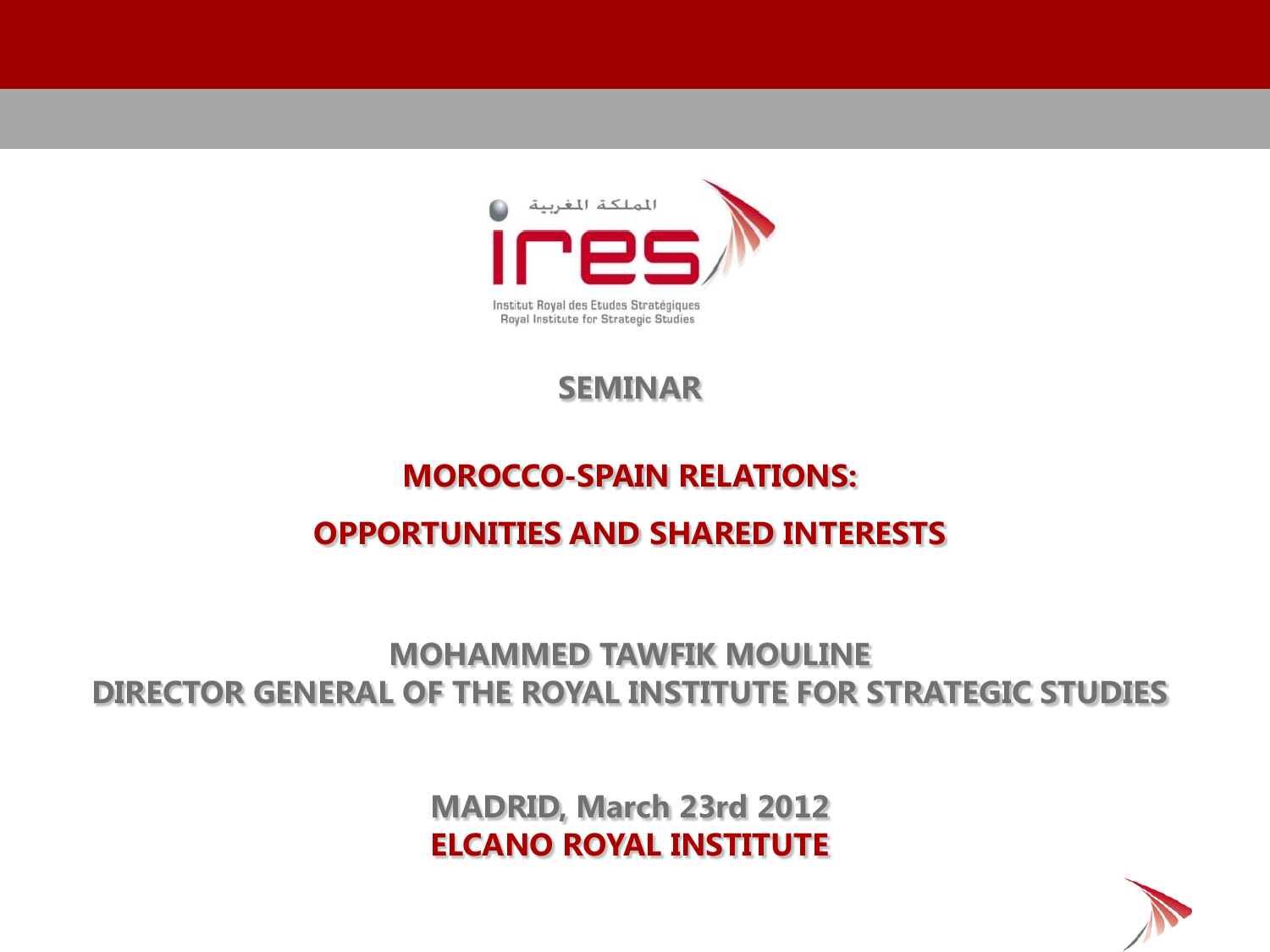

- **1. MOROCCO-SPAIN COOPERATION : ENCOURAGING PROGRESS DESPITE SOME DIFFICULTIES**
- **2. MOROCCO-SPAIN RELATIONS IN THE AFTERMATH OF NEW REGIONAL AND INTERNATIONAL PERSPECTIVES**
- **3. TOWARDS A REINFORCED AND SUSTAINABLE COOPERATION**

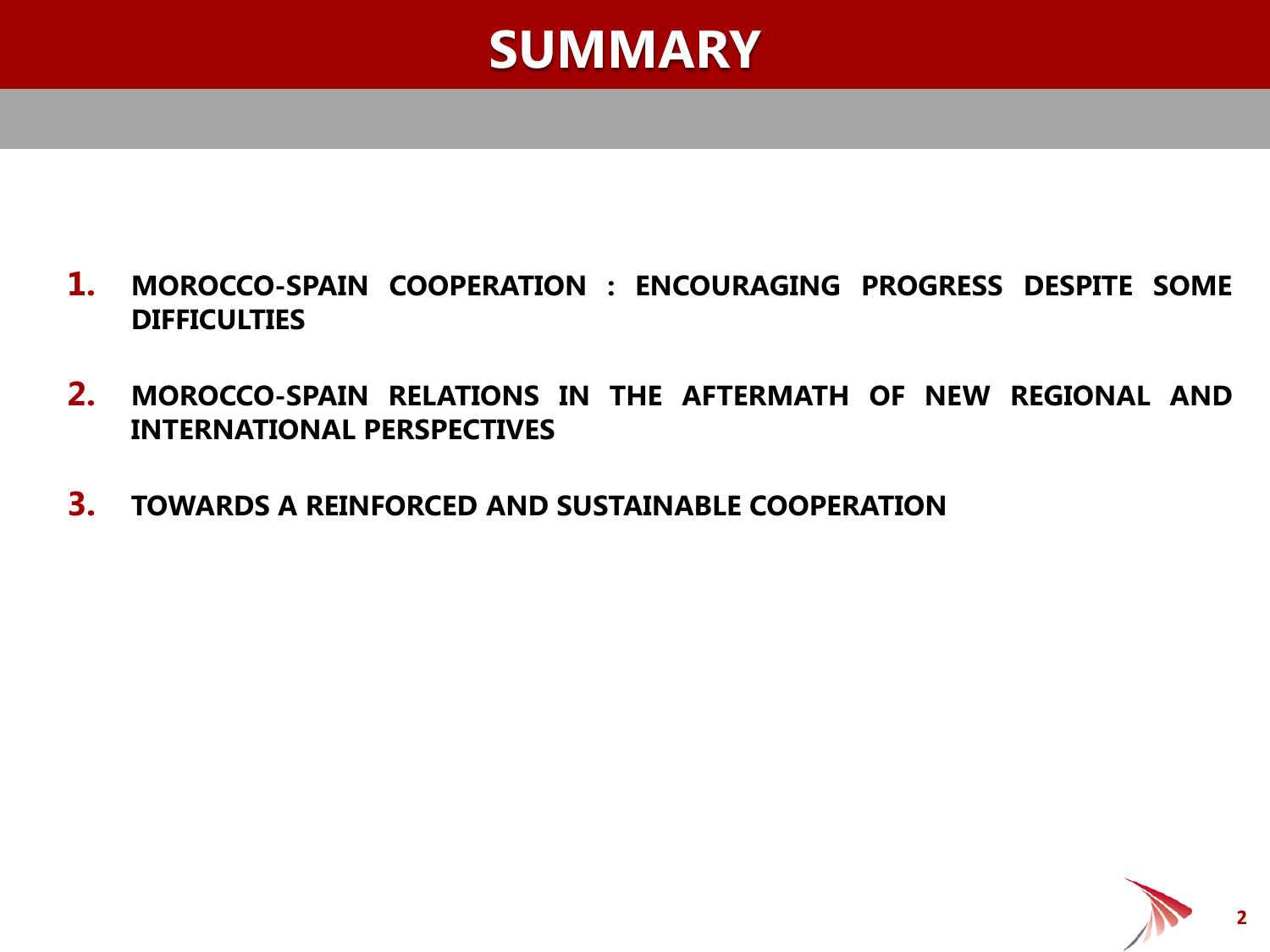#### **1. MOROCCO-SPAIN COOPERATION : ENCOURAGING PROGRESS DESPITE SOME DIFFICULTIES**



**3**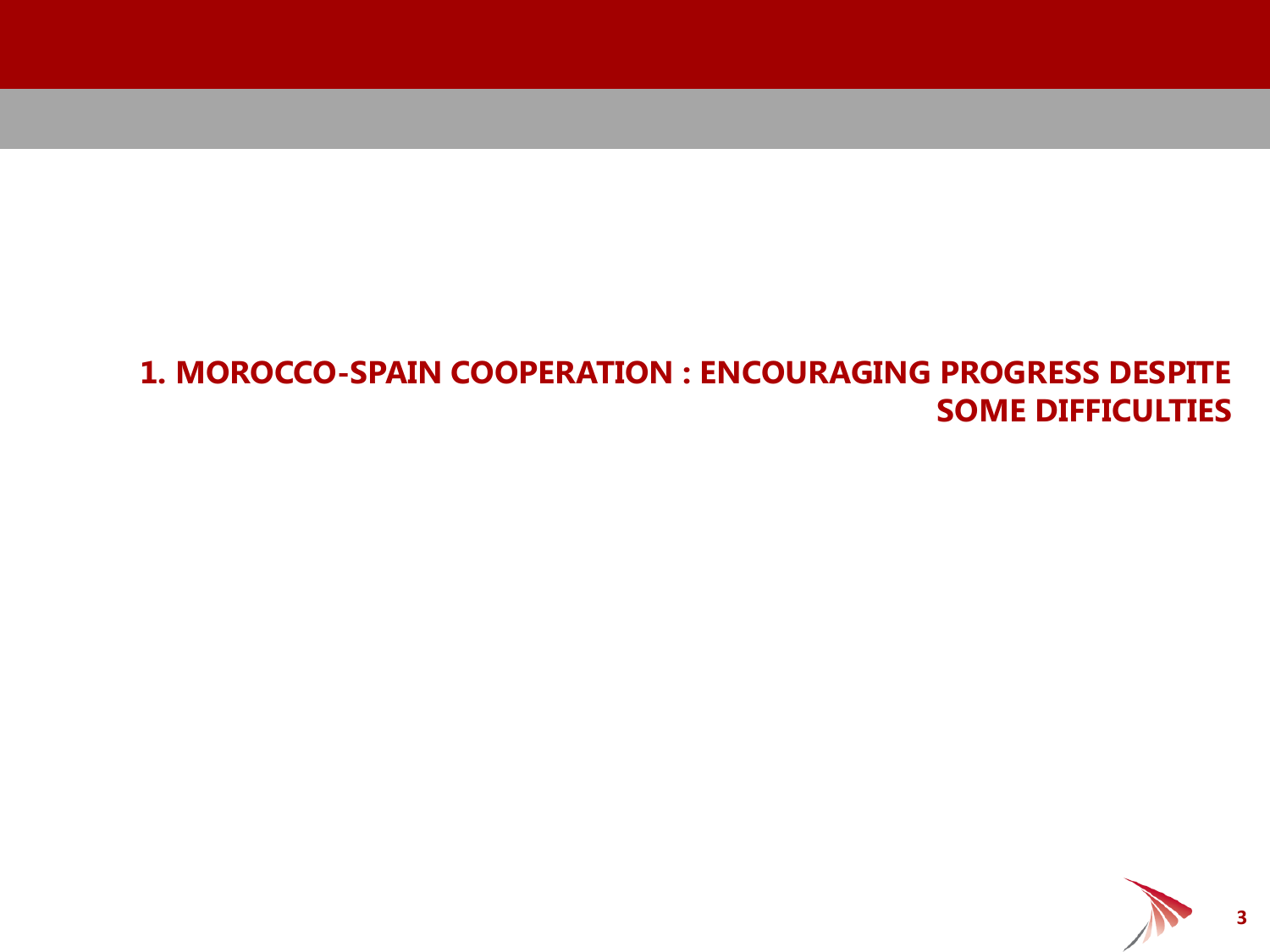- ◆ Specificity of Morocco-Spain relations : historical and geographical considerations reinforced by a crucial European and Euro-Mediterranean aspects providing a strategic weight.
- ◆ A developed regulatory framework governing bilateral relations: Spain signed 105 bilateral treaties with Morocco against only 55 treaties signed between Spain and the other Maghreb countries combined;
- **\*** Reinforced bilateral dialogue, incorporating topics that were considered, until recently, as delicate matters : security, illegal immigration, fishing, agriculture ....

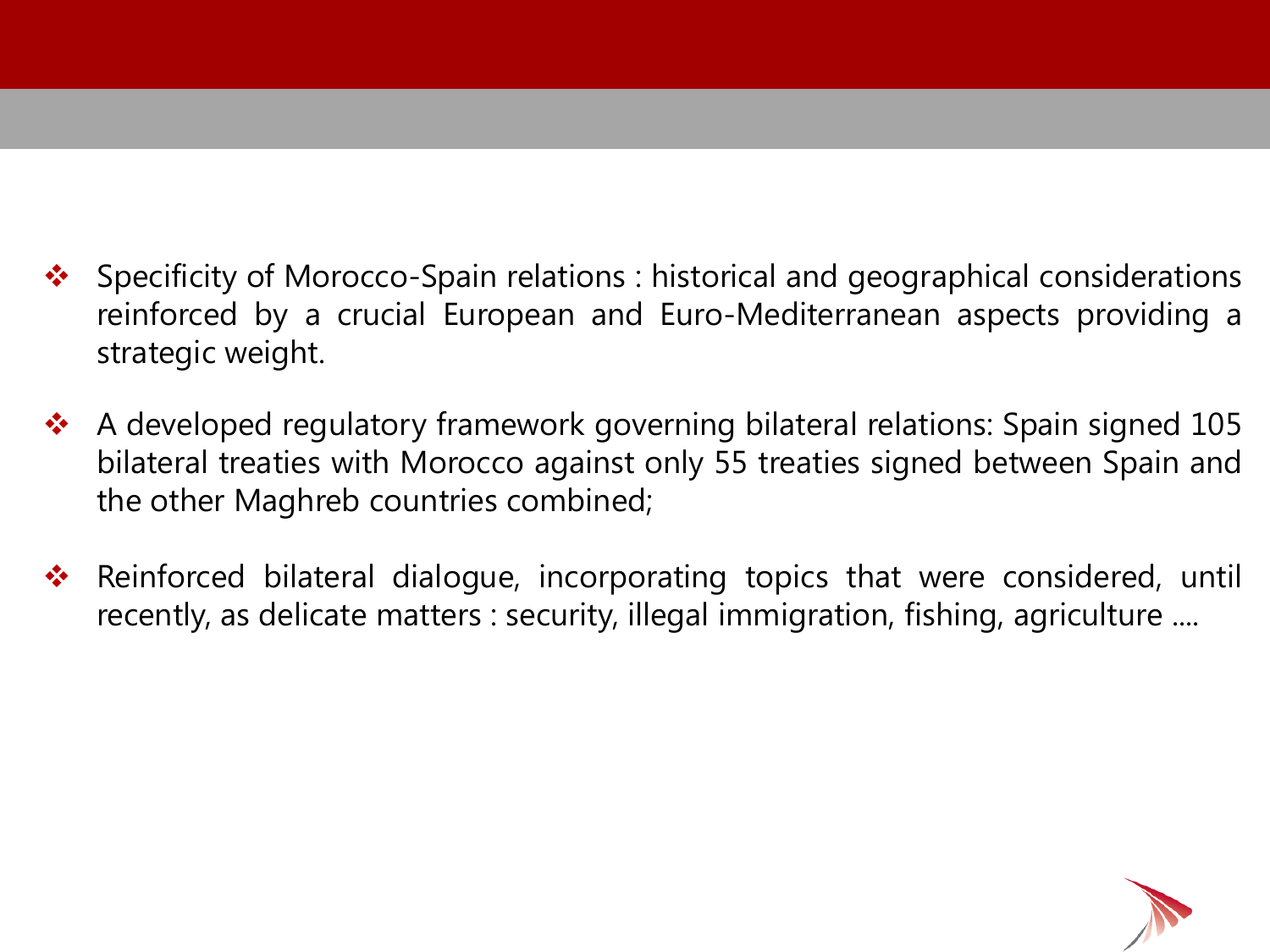#### **The economic dimension of the bilateral relations**

◆ Strengthening bilateral foreign trade, making Spain the second partner of Morocco both in terms of export and import, even if Morocco represents only 1% of Spanish foreign trade.

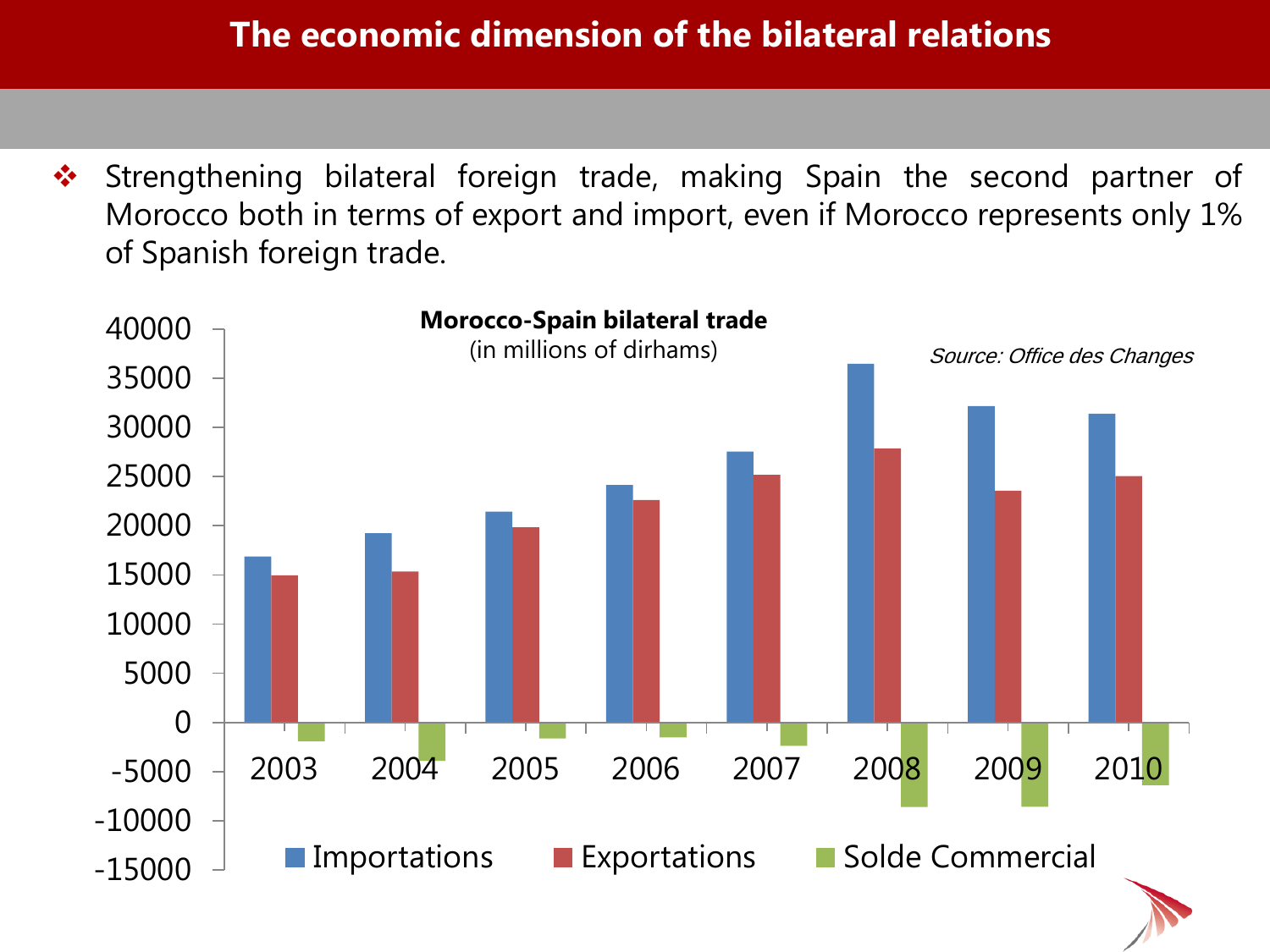#### **The economic dimension of the bilateral relations**

 $\cdot$  The dynamics of Spanish investments in Morocco, with nearly 1,000 companies operating in various industries, including textiles, construction and services. Spain's part in the Moroccan FDI has averaged 12.5% between 2005 and 2010, with a peak of 27.6% in 2006 (linked with the acquisition of the remaining 20% of the Moroccan Tobacco group régie des tabacs - by Altadis for an amount of  $$4,020$  million MAD)



Source: Office des Changes

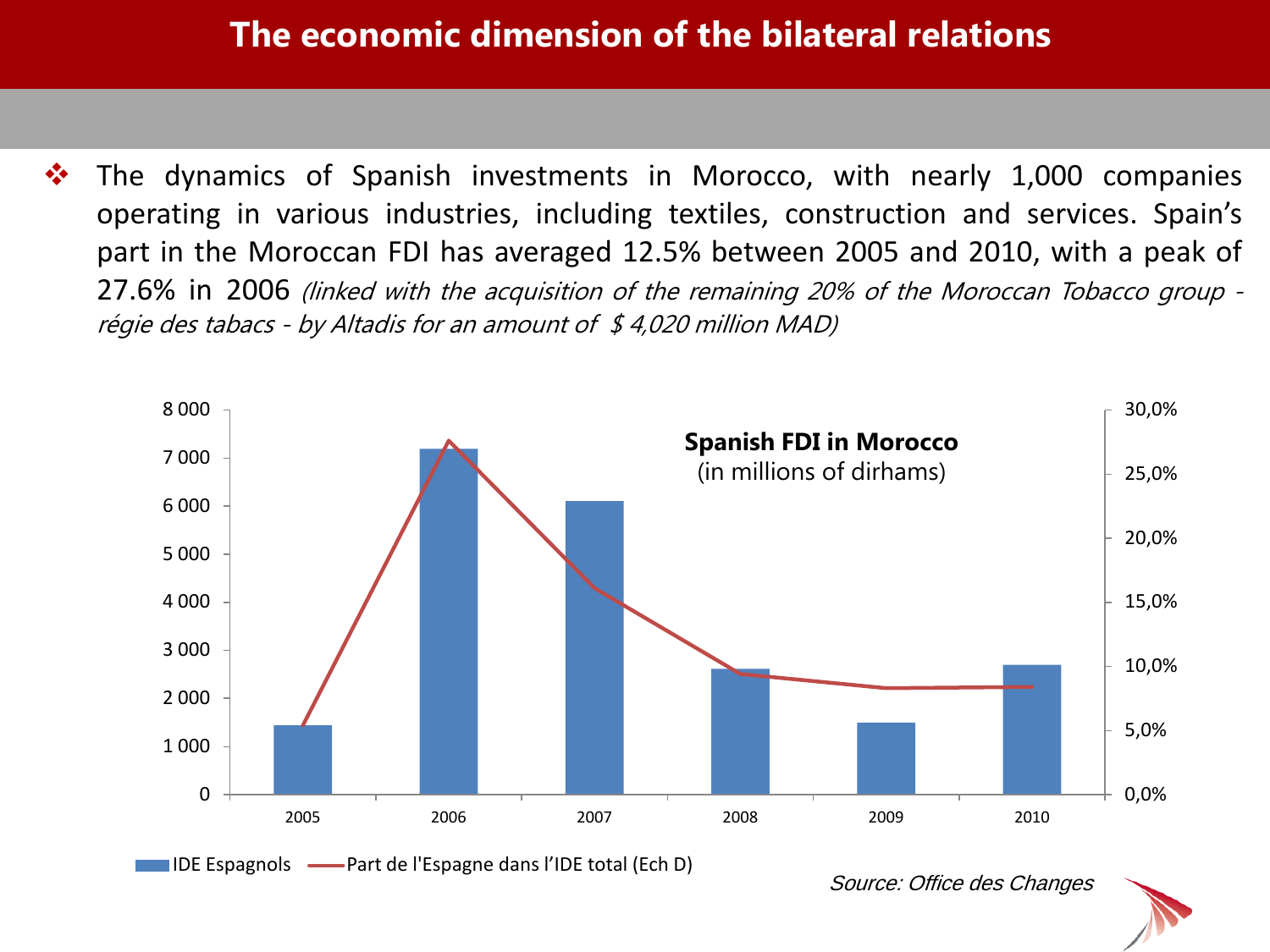- Development of the cooperation with all the Spanish regions, inspired by the successful cooperation with Catalonia ;
- Fight against some lobbies in the fields of fishing and agriculture that are raising tensions in the bilateral relations.
- $\cdot$  **Proactive communication on Morocco's image in Spain to increase the awareness** of the media and the public opinion leaders on the progress made by Morocco in various fields.

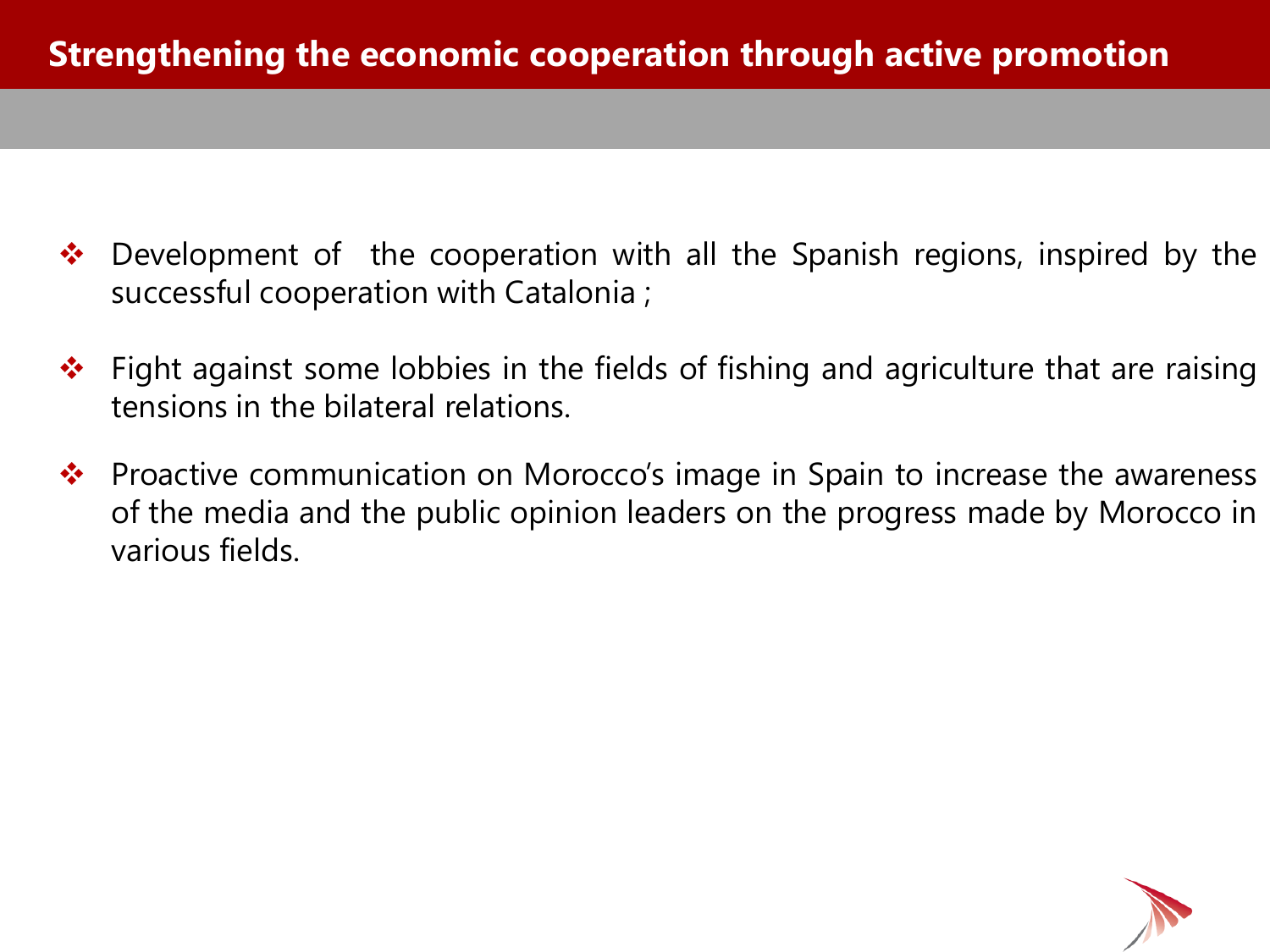## **The social dimension of the bilateral relations reinforced by the strong presence of the Moroccan community in Spain**

- ❖ Strong presence of the Moroccan community in Spain which number rose from 10,000 emigrants in 1973 to 718,000 in 2009 :
	- **Demographic structure :** predominantly young, women represent nearly 50% of the migrants ;
	- **Level of education:** 60% have an education level below secondary school (the migration profile is different from the one of the Moroccans living in France, although it was initially the same migration profile as in Spain ) ;
	- **Geographic Distribution:** 1/3 of the Moroccan migrants live in the Catalan region;
	- **The sectoral breakdown :** Moroccan workers are present mainly in agriculture (37%) and services (35%) and slightly less in construction (15%) and industry (8%).

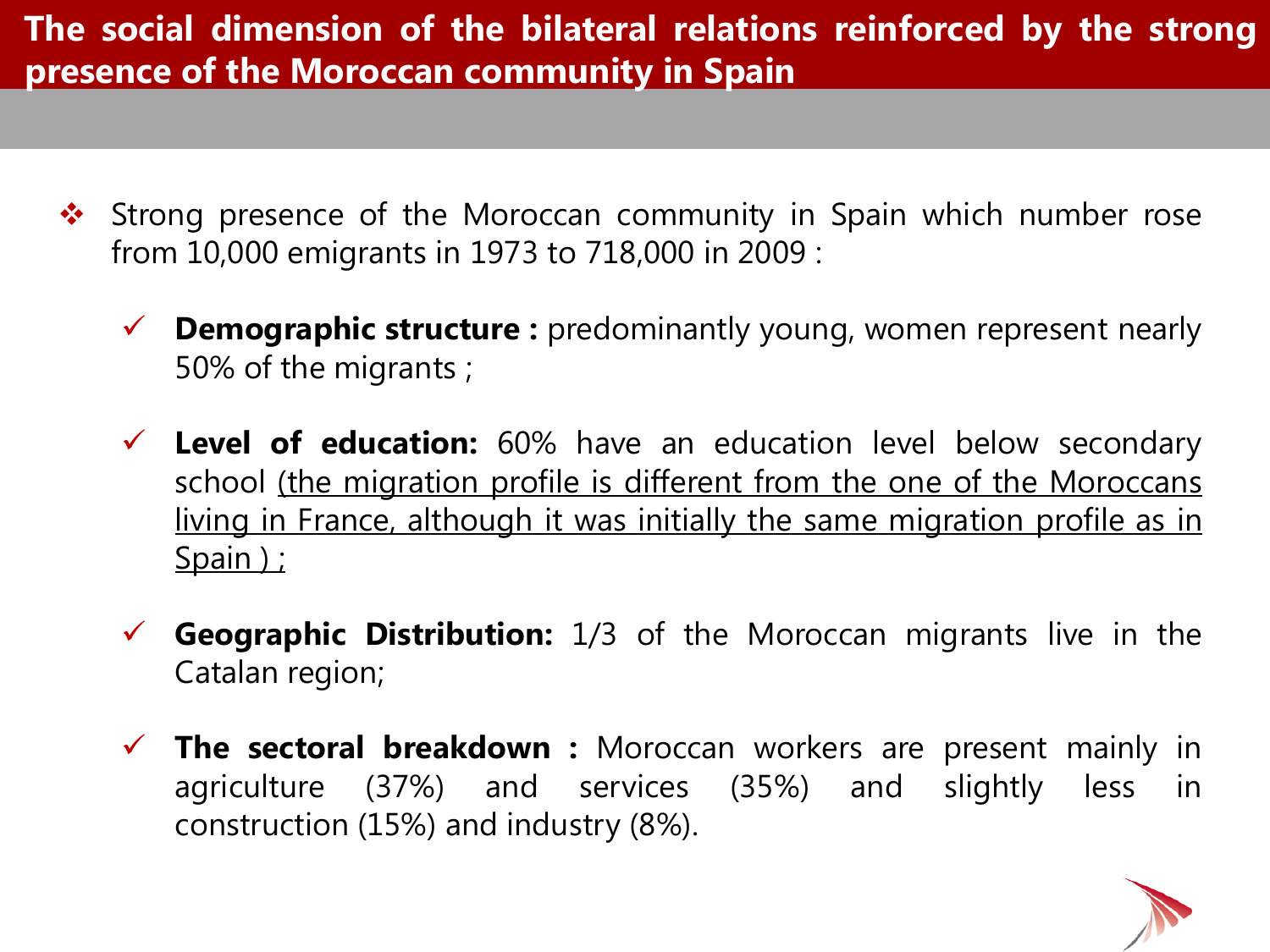**The social dimension of the bilateral relations reinforced by the strong presence of the Moroccan community in Spain**

◆ Sustainable growth of remittances from Moroccans living in Spain that went from 3.2 billion dirhams in 2003 to 8.5 billion dirhams in 2007 before falling to 5.4 billion dirhams in 2010 (10% of total remittances), as a result of the global crisis.



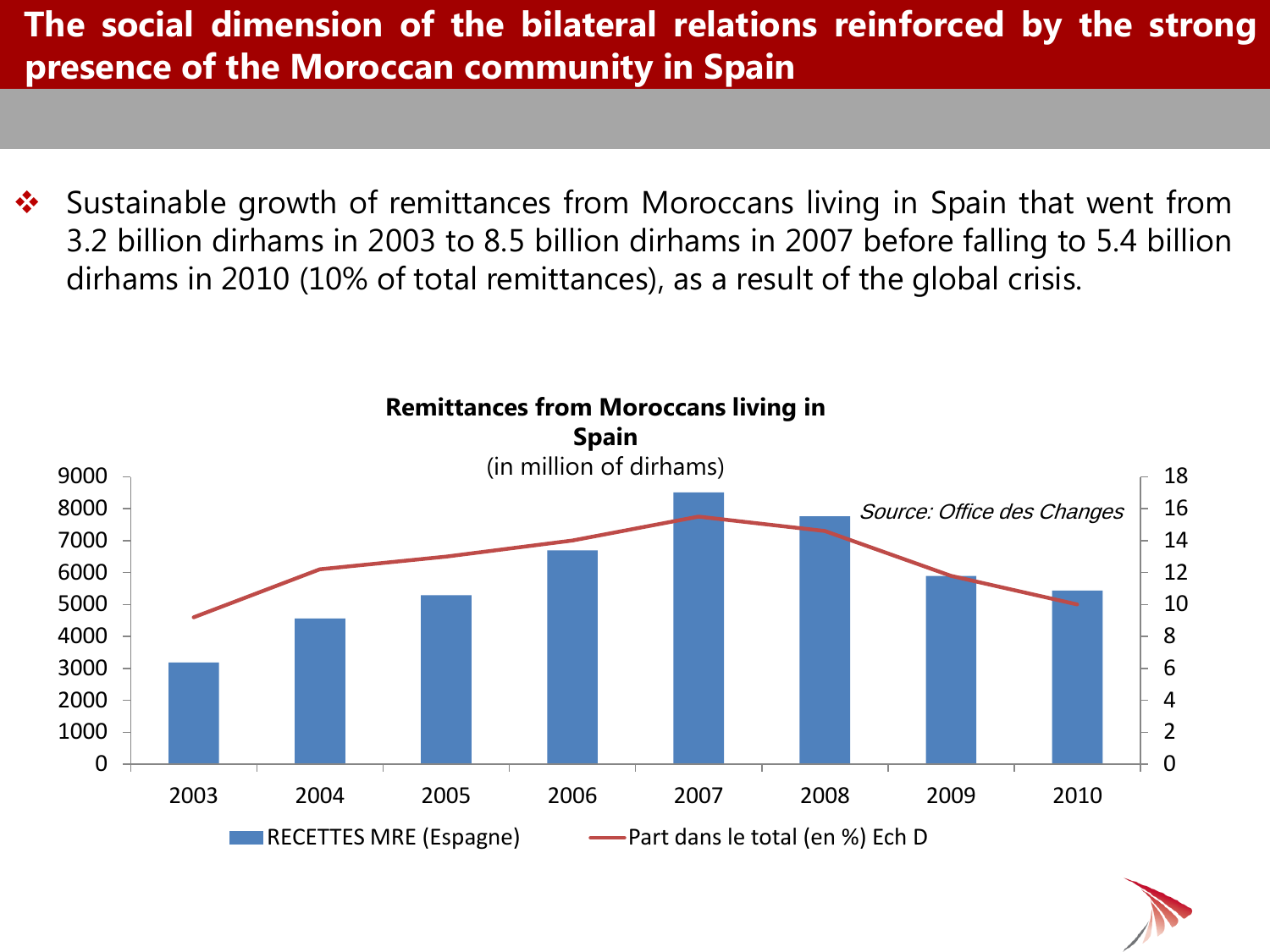- $\cdot \cdot$  The socio-economic integration of Moroccan migrants in Spain is facing some constraints :
	- $\checkmark$  Consequences of the Madrid 2004 attacks : negative perceptions with regard to the image of Moroccans (Islamophobia);
	- $\checkmark$  Strong Competition with other migrant nationalities (the growth rate of Moroccans in Spain was around 15% between 2000 and 2007 that is 4.4 points lower than the growth rate of other foreign population (19.4%) during the same period.
	- $\checkmark$  The negative impact of the Spanish economic crisis on the Moroccan workforce. Between June 2007 and June 2010, 26% of the jobs held by Moroccan migrants were lost. The unemployment rate of all Moroccan workers reached 44.5% during the second quarter of 2010.

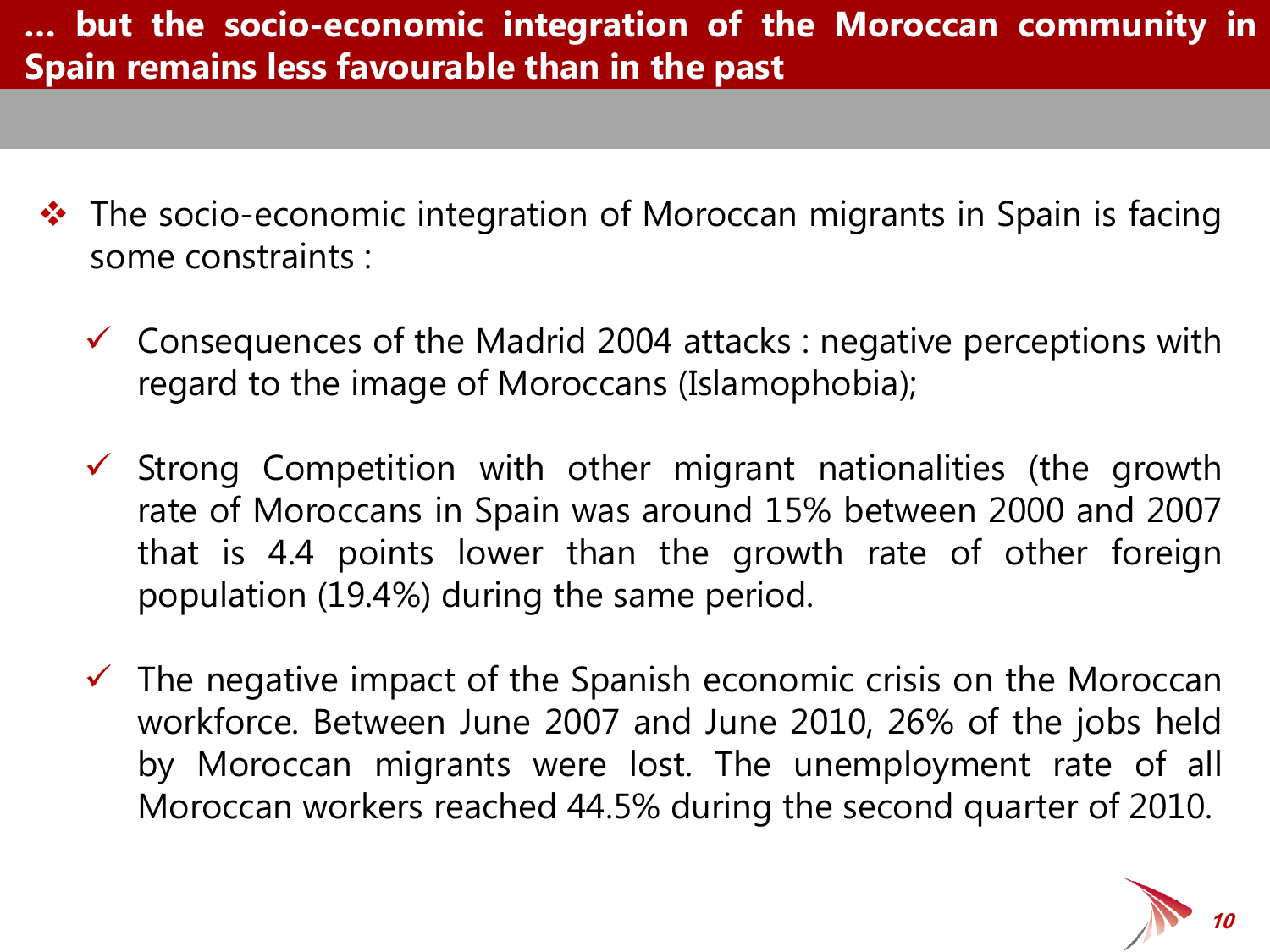- ◆ A strong presence of the Cervantes Institute in Morocco to spread the Spanish language and culture : Morocco is the second country after Brazil to house six centers ;
- **\*** Role of the « CASA ARABE » Institute in the promotion of the Arab language and culture in Spain.
- ◆ However, an almost non-existent cultural presence of Morocco in Spain, limited to some actions led by associations or groups of individuals.
	- The weakness of a common cultural action involving civil society actors from both countries has a direct impact on the communication and the bilateral cooperation and mutual understanding between Spain and Morocco.

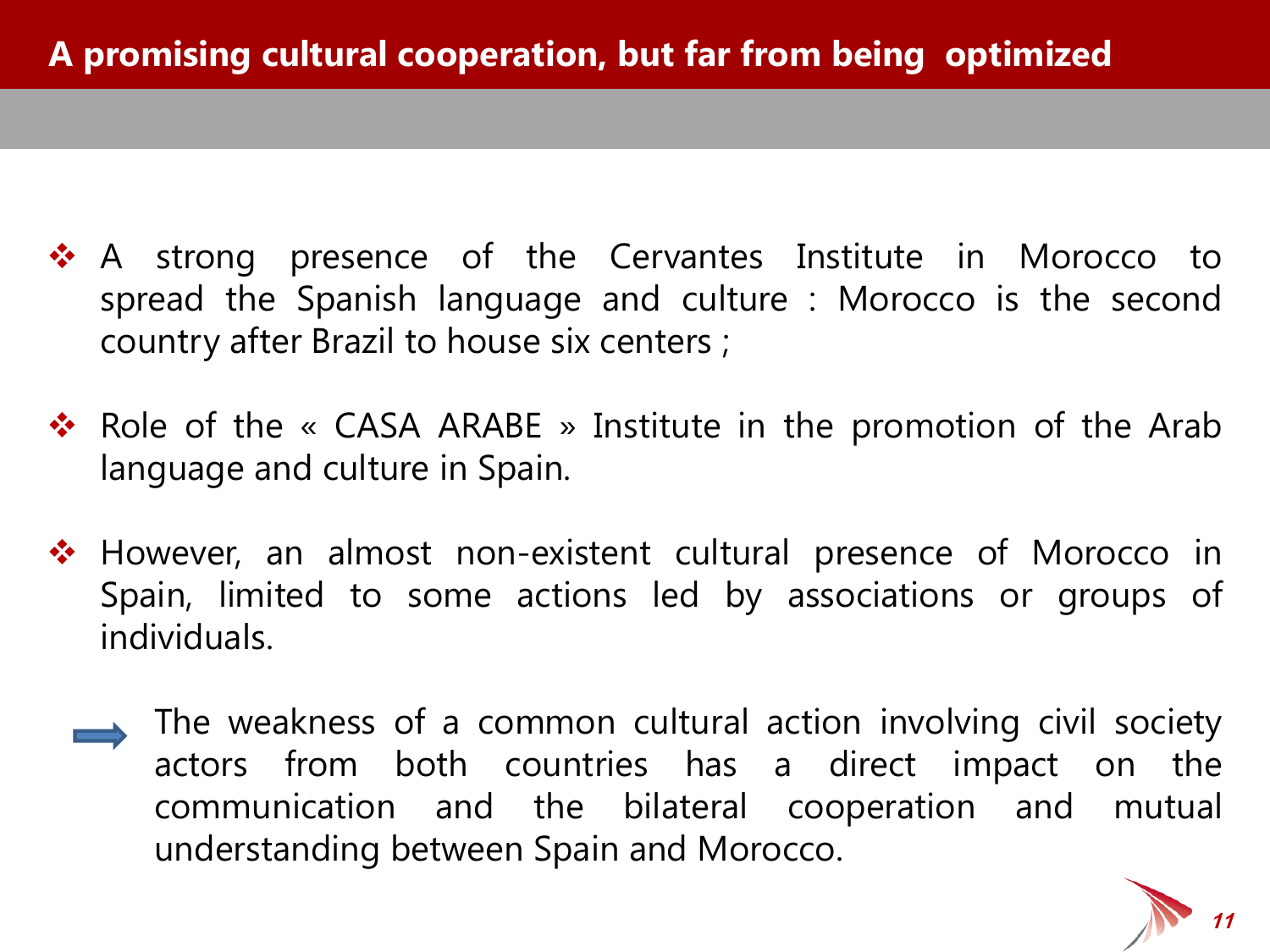### **A cultural cooperation in progress, but its catalyst effect has not been fully achieved yet**

◆ Despite the efforts deployed, the Spanish language hardly plays an effective role in Morocco. It has been preceded by English, currently, the second foreign language of the country.

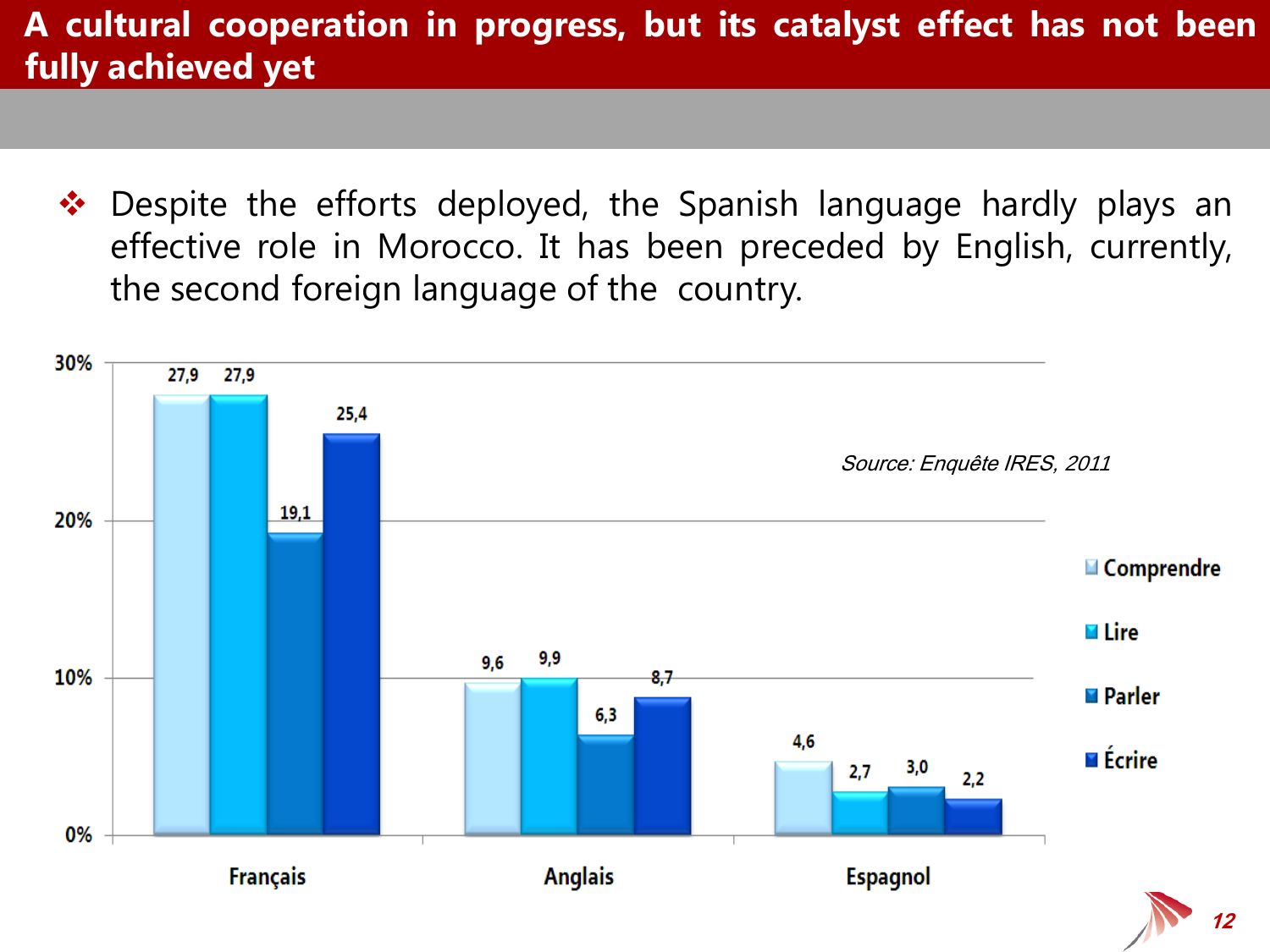## **2. MOROCCO-SPAIN RELATIONS IN THE AFTERMATH OF NEW REGIONAL AND INTERNATIONAL PERSPECTIVES**

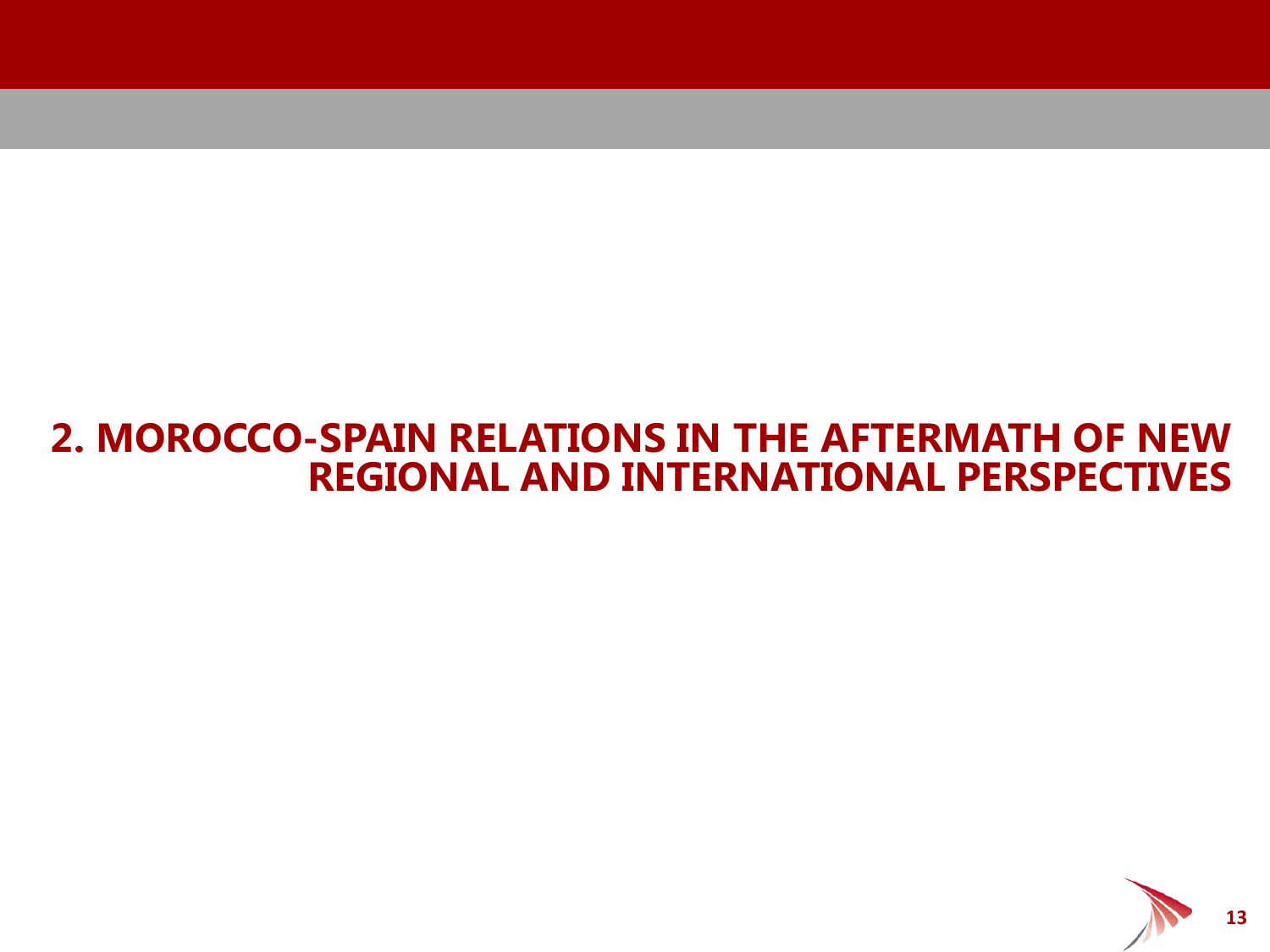◆ A new world order in which the economic and political powers are being rapidly redistributed in favor of the new emerging powers.

❖ Given this situation, the strengthening of regional integration in the Mediterranean is essential, with view to the multiple synergies that exist between both sides : demography, important energy resources, complementary profile of specialization ...

◆ Importance of strengthening the Mediterranean integration by deepening cooperation with sub-Saharan Africa (great growth potential), through a development-oriented approach as opposed to a security-based approach.

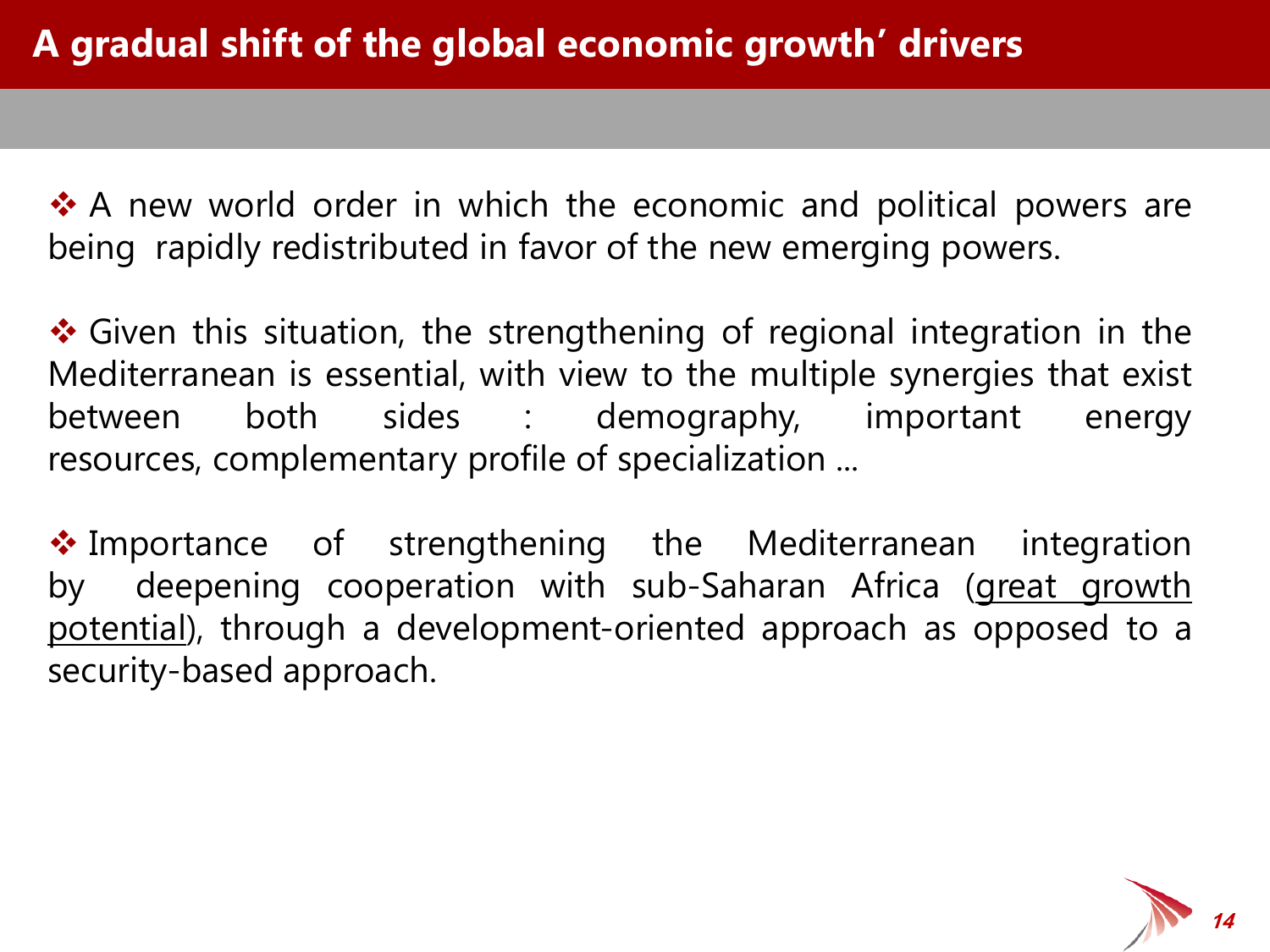• Morocco and Spain could play an important role in mobilizing the regional integration's potential :

 Dense network of bilateral free trade agreements signed by Morocco, allowing the country to play an active role as a regional hub for trade and finance;

 $\checkmark$  Positive image of Morocco in Africa that enables it to build the foundations of a triangular cooperation in various fields related to human development;

 $\checkmark$  The Spanish expertise in several economic sectors could enhance the development of highly competitive joint ventures as shown from the positive experience in the textile-leather sector;

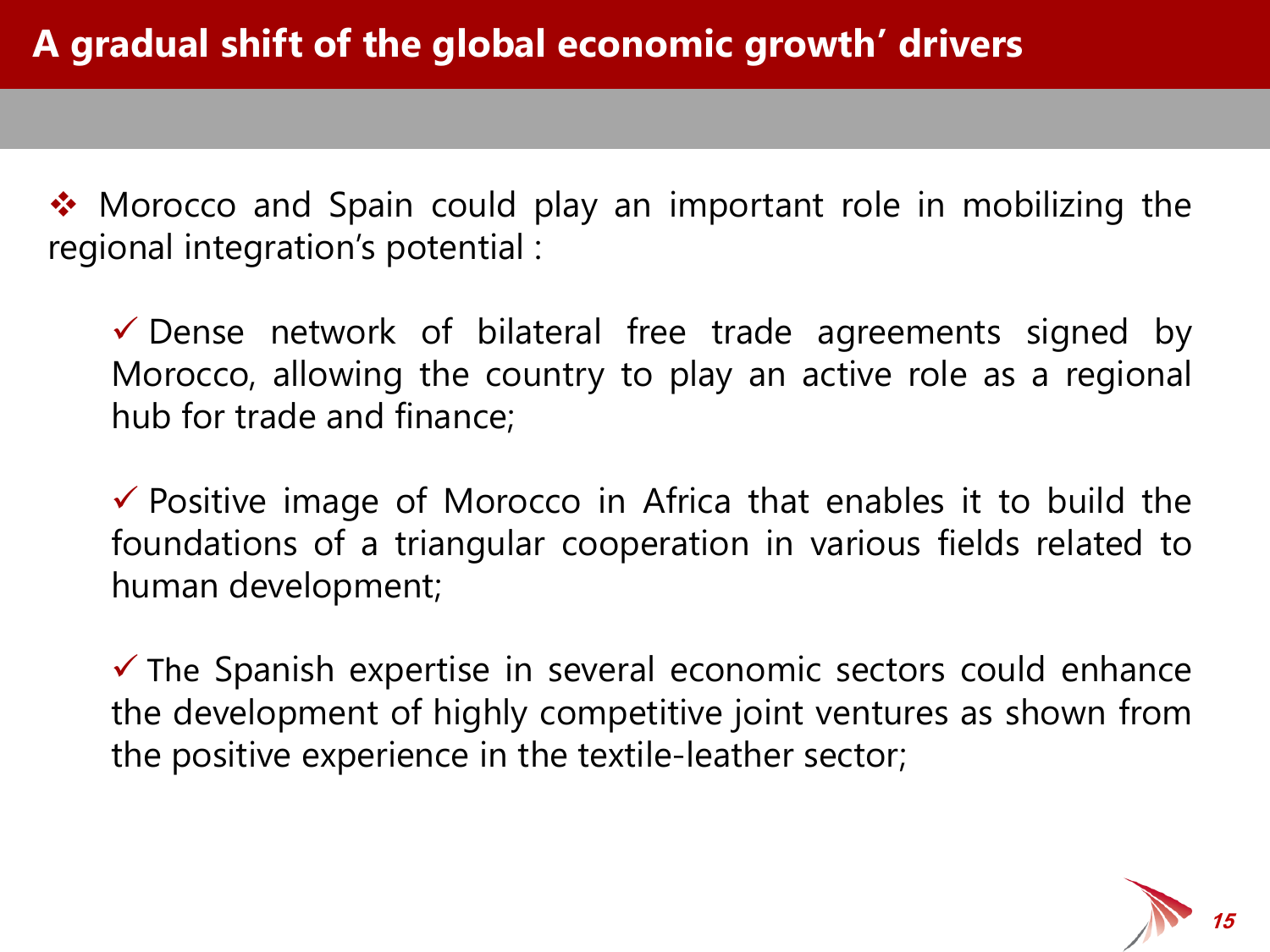- Unprecedented socio-political transformations that :
	- $\triangleright$  reflect a situation of accumulation of deficits in terms of democracy, human rights, governance ...
	- $\triangleright$  translate the same expectations of the countries of the south of the Mediterranean towards democracy and freedom as in the North : convergence of values.
- Events of the Arab spring gave rise to new realities :
	- $\triangleright$  Fundamental psychological change associated to the disappearance of fear.
	- $\triangleright$  Initiation of a democratic process that led to elections seen as credible by the international community.
	- $\triangleright$  Rise to power of new elites who share an Islamic background, while expressing at the same time a desire for modernity.

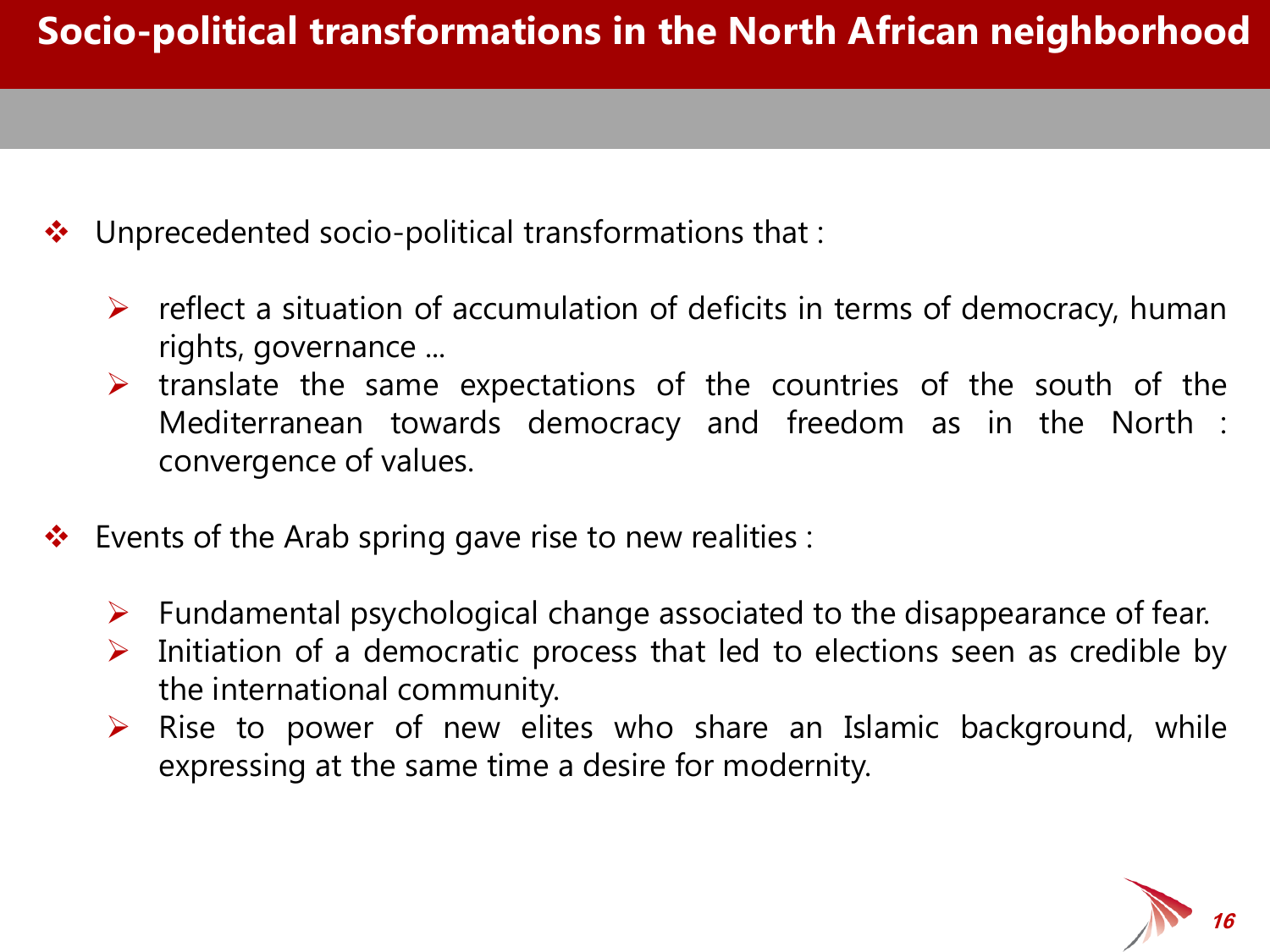# **Legislative Elections of 2011**



#### **Share of seats won by Islamist parties in the last legislative elections**

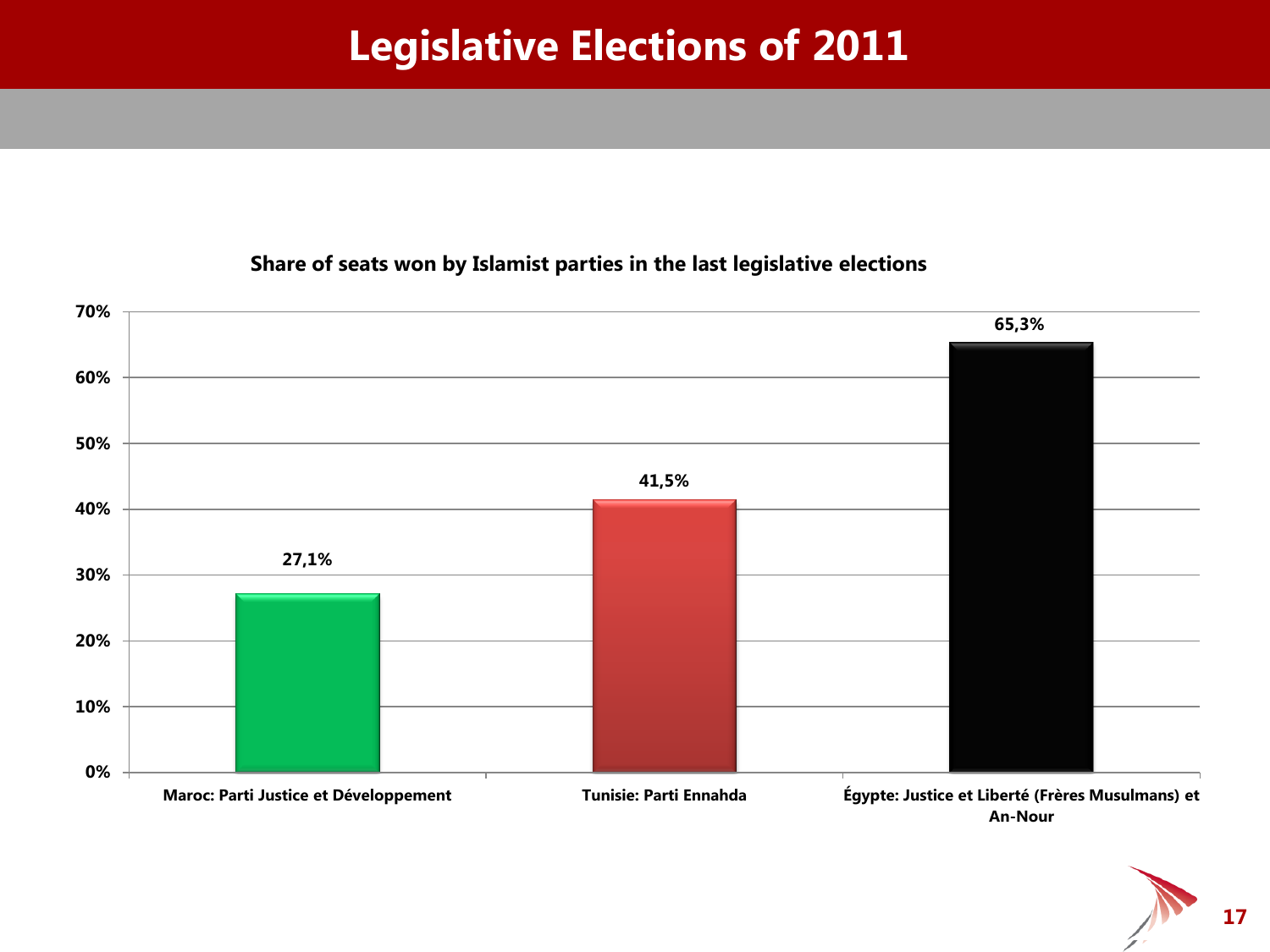- \* The importance for Morocco and Spain to strongly support the democratic transition process at work in the region, helping to spread prosperity and democracy around their neighborhood (reinforcement of the institutions, participation to the reconstruction effort in Libya ...);
- ◆ Morocco has a great experience in managing transitional processes (three decades of dense reforms allowed the country to stay one step ahead of its southern Mediterranean neighbors);
- $\cdot \cdot$  Further reinforcement of the democratization of the country with the new Constitution of July 2011, followed up by an advanced regionalization process serving the regional competitiveness and the efficiency of public policies ;

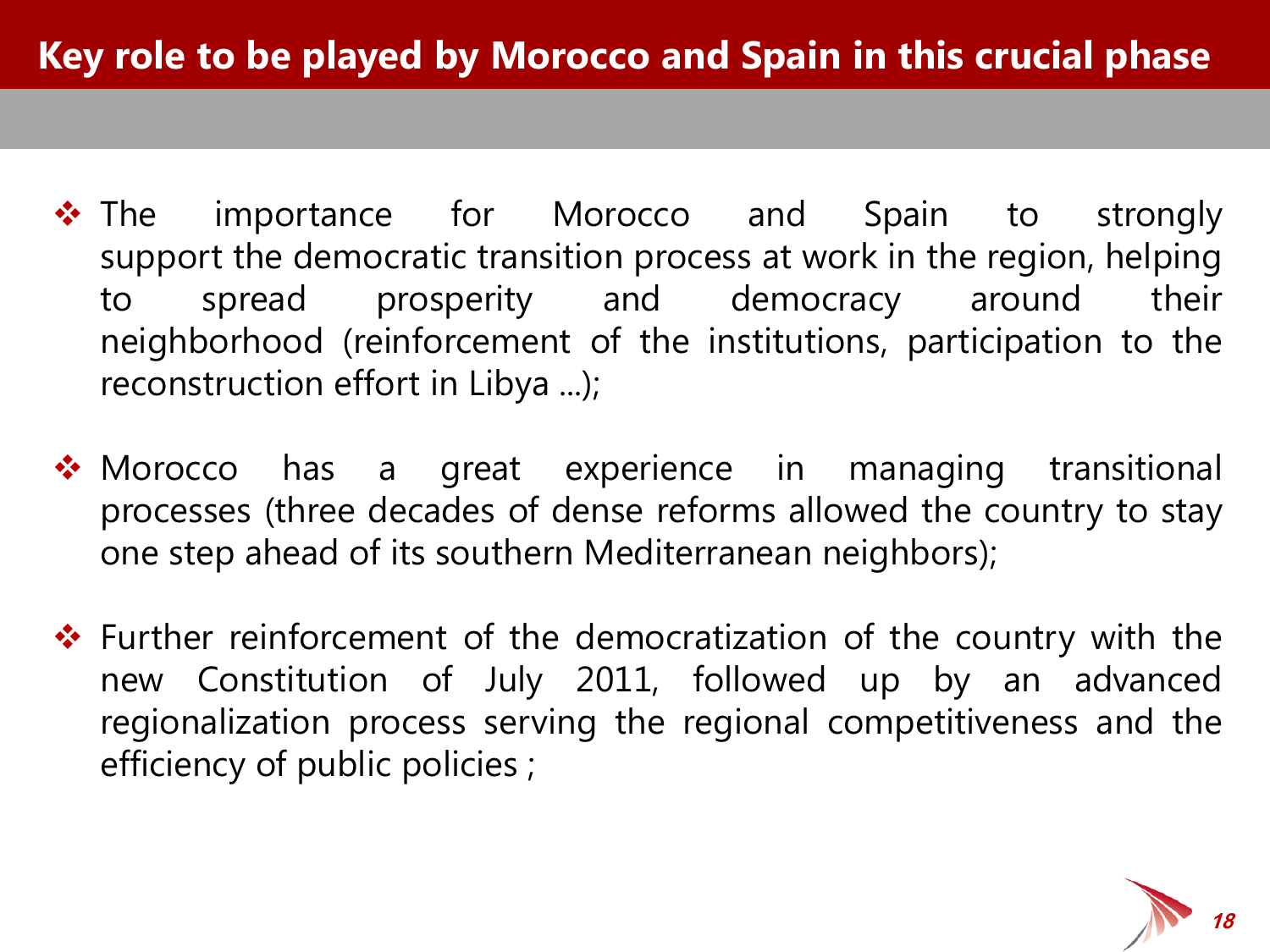#### **3. TOWARDS A REINFORCED AND SUSTAINABLE COOPERATION BETWEEN SPAIN AND MOROCCO**

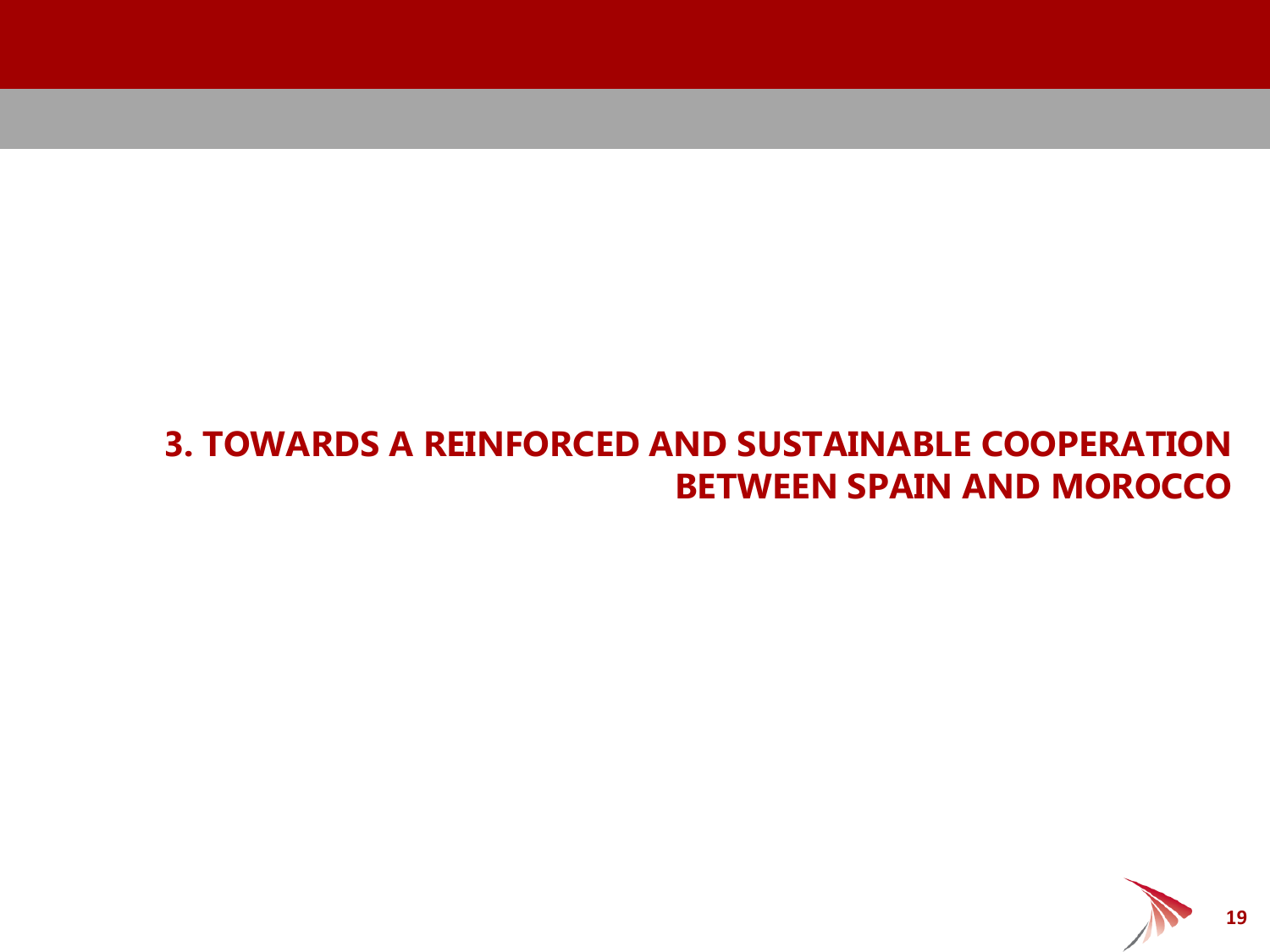- $\cdot$  The fight against the misunderstandings and the establishment of a climate of confidence require common actions from Morocco and Spain :
	- $\triangleright$  Rewriting the common history, as it has been done by other countries (France-Germany, Japan-Korea, Russia-Poland), based on the UNESCO and the Council of Europe expertise in this field.
	- $\triangleright$  Although it is a long term effort, it is also an opportunity to make the first step towards a deeper review of the West/Islam relations. Morocco and Spain could initiate this large scale civilizational process and ensure its success.

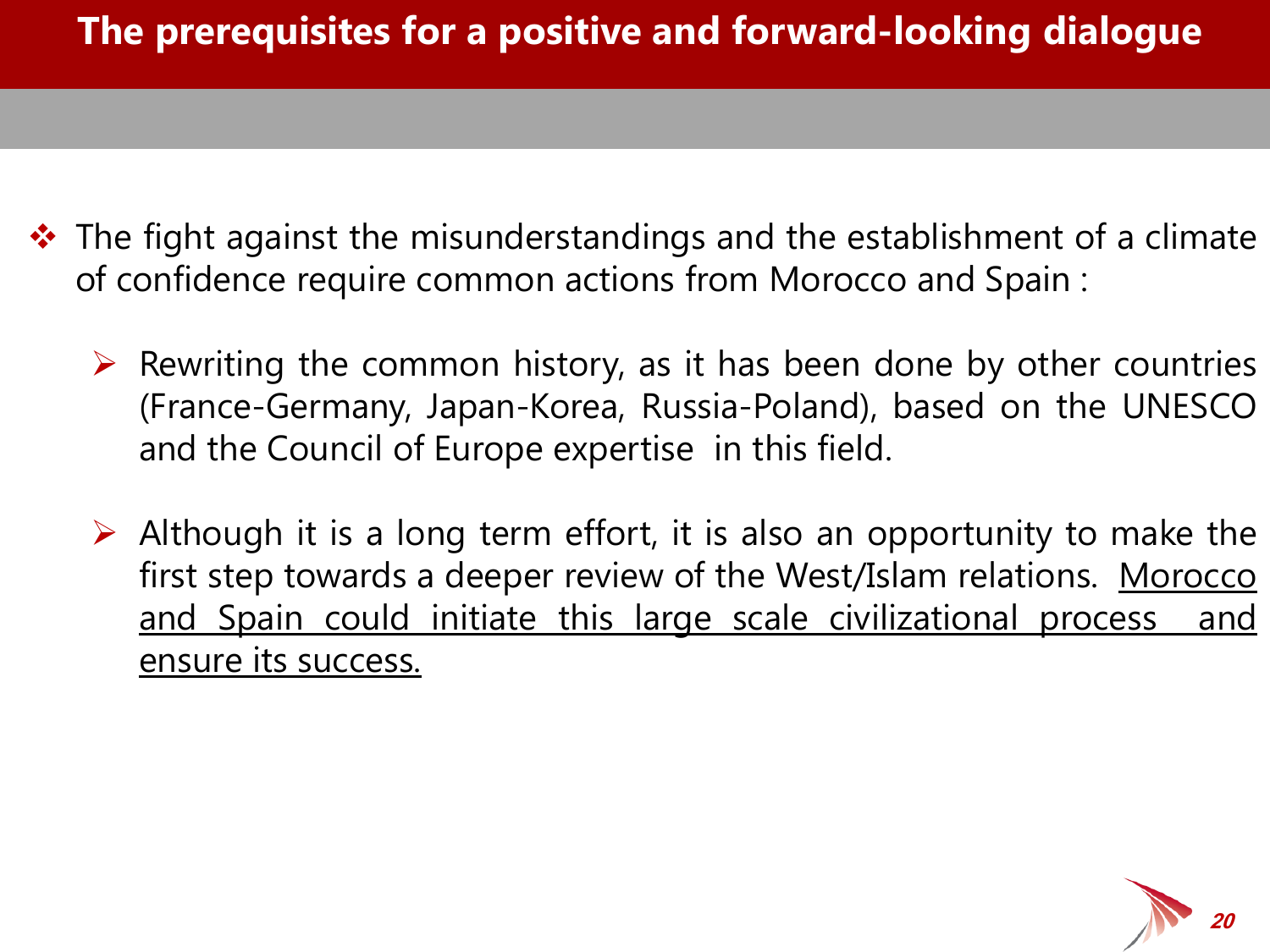- Maximizing the benefits of bilateral cooperation involves creating intermediaries with the non-governmental actors in both countries :
	- > Increased contact between actors (civil society, media, universities, professional associations ...) to foster communication between both societies and reinforce the mutual understanding and dialogue according to the specificities of each country (missing aspect before the Arab Spring);
	- $\triangleright$  Active communication on Morocco's image in Spain to provide a true picture of Morocco as a country in progress, breaking with outdated stereotypes.

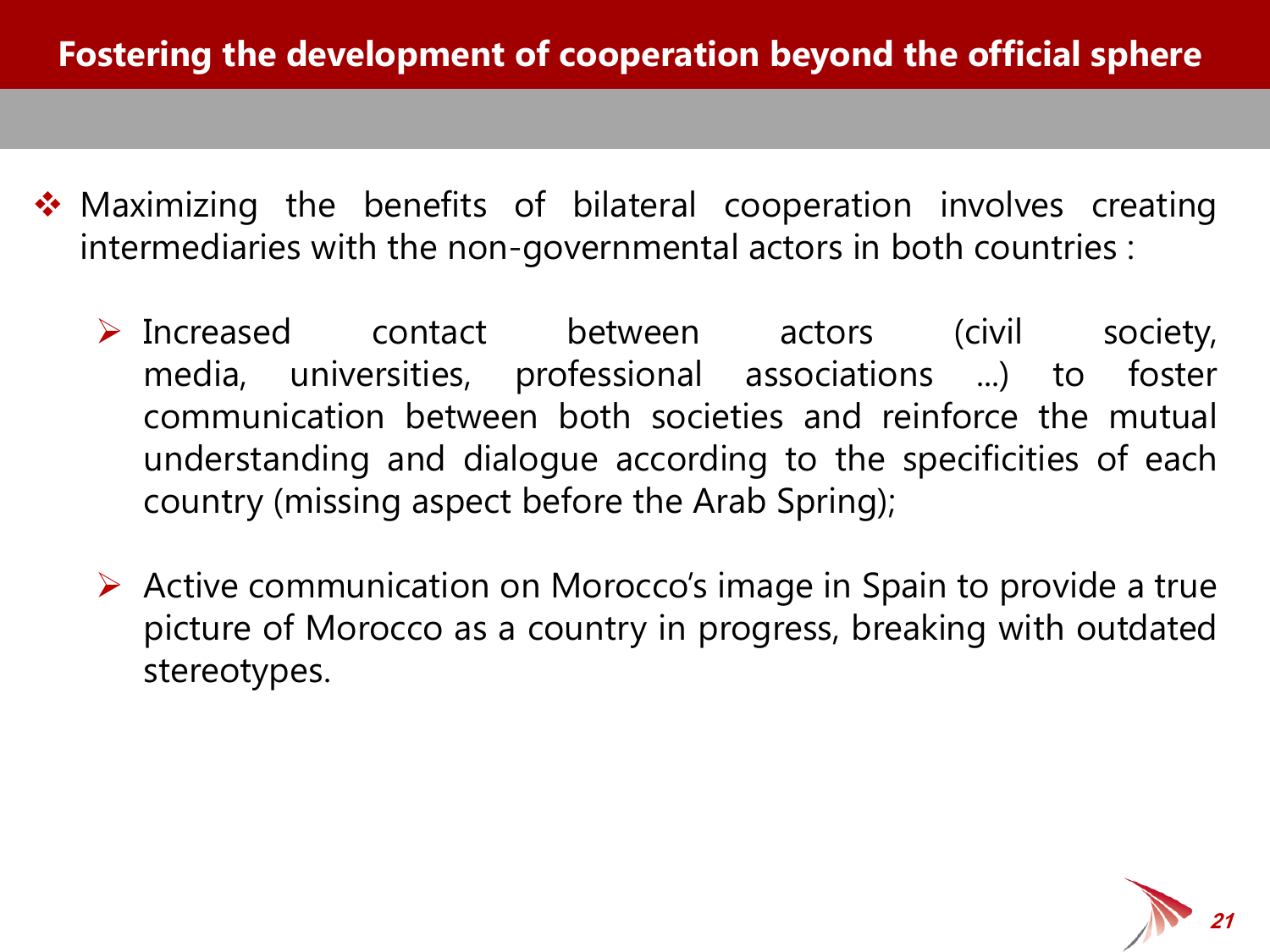- ◆ Various economic opportunities to be seized in order to make the bilateral relations evolve from a competitive framework to a winwin partnership :
	- $\triangleright$  Sectoral visions at work today in Morocco ("Plan Emergence" for the industry, "Plan Vert" for the agriculture, "Vision 2020" for tourism), and future development prospects of real estate and finance, areas within which Spain holds a well established expertise.
	- $\triangleright$  A broadened range of interests in Africa and Latin America through the establishment of networks between Moroccan and Spanish firms : Morocco as the key to Africa, Spain as the key to Latin America:
		- Establishment of a triangular Europe-Africa-Latin America alliance able to face competition from other emerging areas.

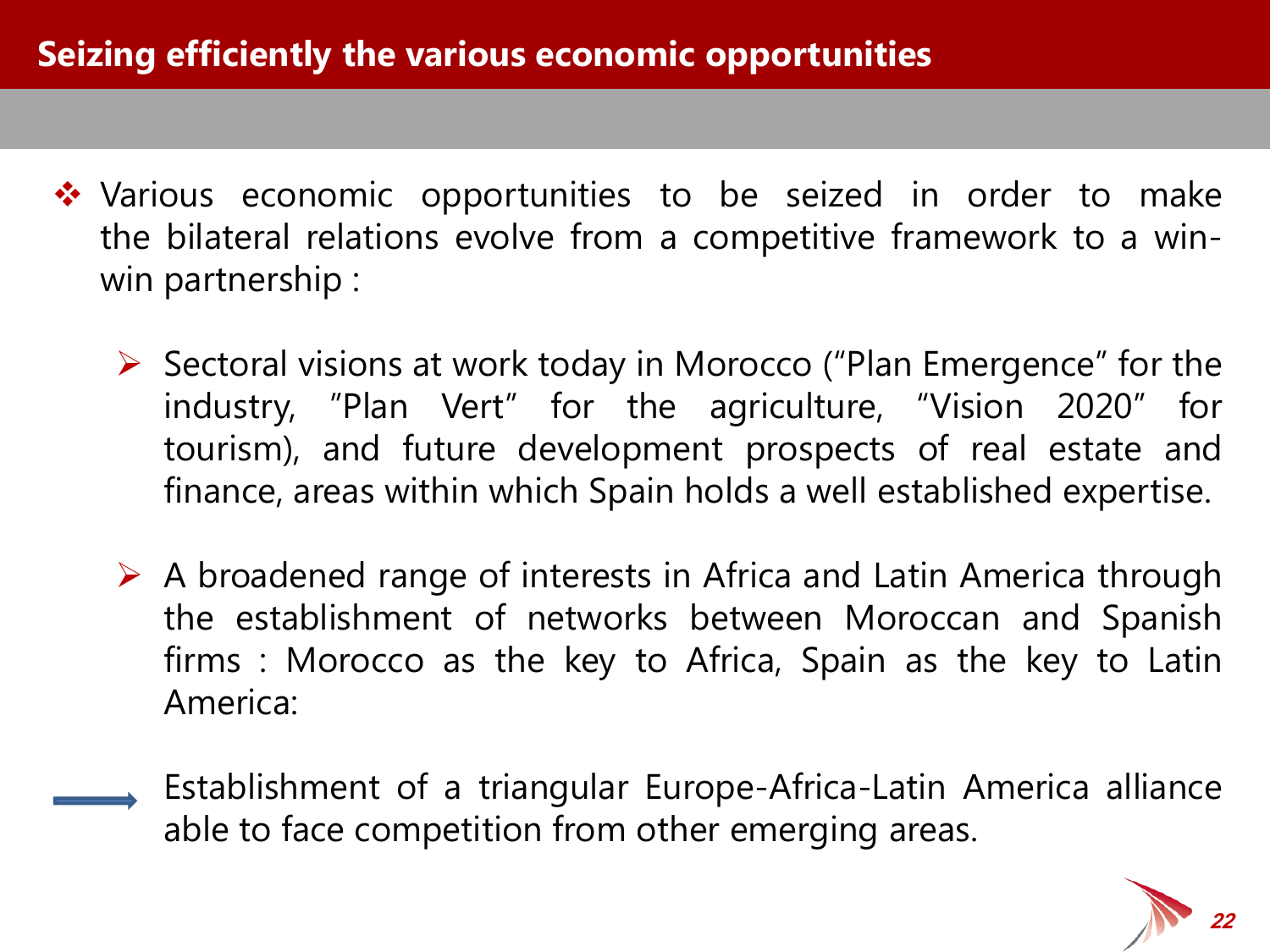- Implementing the Advanced Status: Spain's support in terms of Morocco's convergence with the EU regulatory framework and facilitating its integration into the trans-European transport and energy network.
- $\dots$  Strengthening of decentralized cooperation between Moroccan and Spanish regions notably in connection with the advanced regionalization process in Morocco as defined in the new Constitution.
	- An upgrading of Moroccan regions at all levels and strengthening their economic capacity to turn them into regional and international centers offering broad opportunities for cooperation with the Spanish autonomous communities.

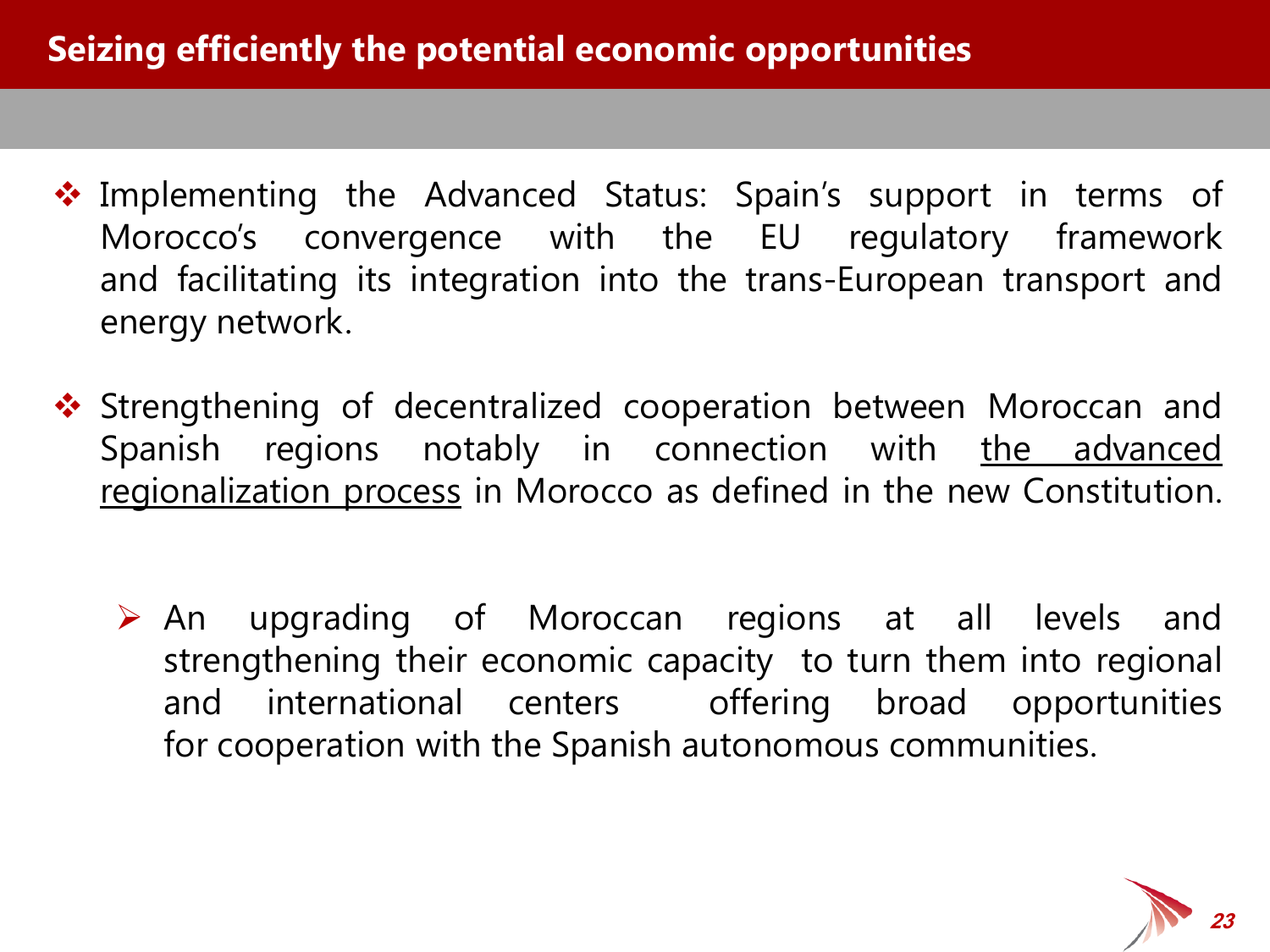## **Developing cooperation in fundamental sectors such as the energy and the environment**

- Morocco and Spain, given their belonging to a vulnerable geographic area, are fully exposed to the consequences of climate change.
- ❖ Energy, water and biodiversity are all fields where the vulnerability of both countries is likely to increase in the absence of common efforts to strengthen their adaptation capacities :
	- $\triangleright$  Cooperation in fields related to clean energy (solar, wind) to promote their position in the green economy business and face the demands of competitiveness.
	- $\triangleright$  Conservation and development of oases in Morocco which are the last defense against desertification, preservation of the intercontinental crossborder Morocco-Andalusia Biosphere which extends over an area of 1,000,000 hectares).
	- $\triangleright$  Cooperation on Climate Change to develop common adaptation strategies : scientific cooperation, synergies in terms of early warning systems to guard against the risks of natural disasters ....